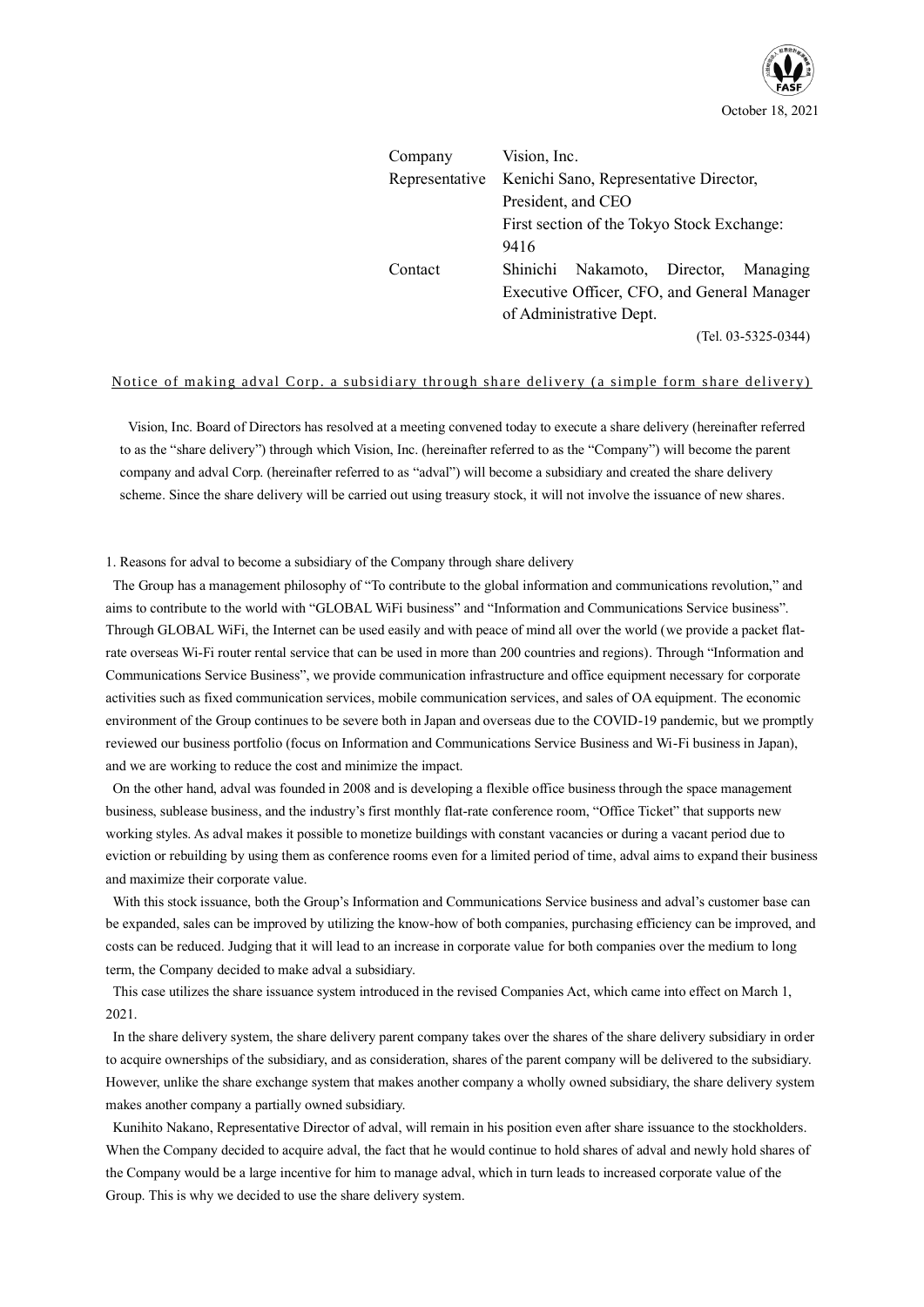Based on the share delivery plan, the Company will allocate and deliver 4.7 shares of the common stock of the Company to one common stock of adval, and the lower limit of the number of common stock of adval to be transferred to the Company will be 94,809 shares. If the Company receives the minimum number of shares, the common stock of the Company to be allotted and delivered will be 445,603 shares, and the ratio of the total number of issued shares of the Company to 49,053,000 as of September 30, 2021 will be 0.91%.

#### 2. Summary of the share delivery

(1) Schedule of the share delivery

| Resolution of Board of Directors about the share delivery                                          | October 18, 2021           |  |
|----------------------------------------------------------------------------------------------------|----------------------------|--|
| Deadline for applications of the transfer of shares by the subsidiary   November 4, 2021 (planned) |                            |  |
| Scheduled date of share issuance (effective date)                                                  | December 1, 2021 (planned) |  |

(Note 1) The Company plans to execute the share delivery by a simple form share delivery that does not require shareholder approval under provisions in article 816-4, paragraph 1 of the Japanese Companies Act.

(Note 2) The schedule may be changed due to the necessity of procedural progress for the share delivery among other reasons. (Note 3) The share delivery is subject to the validity of the securities registration statement under the Financial Instruments and Exchange Act.

#### (2) Share delivery method

This is a share delivery with the Company as the parent company and adval as the subsidiary. Based on the provisions of Article 816-4, Paragraph 1 of the Companies Act, the delivery is planned to be a simple share delivery and does not require the approval of the Company's general meeting of shareholders.

#### (3) Details of allocation related to the share delivery (share delivery ratio)

The Company will allocate and deliver 4.7 shares of the Company's common stock for one share of adval common stock. In addition, we plan to allocate treasury stock 446,500 shares held by the Company to the common stock of the Company to be delivered as an allotment for the shares of adval by the Company, and will not issue new shares. The lower limit of the common stock of adval that the Company will transfer is 94,809 shares. If a fraction less than one share is generated as a result of the share delivery, the fractions will be totaled in accordance with the provisions of Article 234 of the Companies Act (if the total number has a fraction less than one, it shall be rounded down). The Company's common stock equivalent will be sold and the price will be delivered to the adval shareholders according to the fraction.

(4) Handling of stock acquisition rights and bonds with stock acquisition rights accompanying the share delivery

The following stock acquisition rights issued by adval are not subject to acquisition through the share delivery. In addition, adval does not issue bonds with stock acquisition rights.

・ 1st section stock acquisition rights: Issued on December 22, 2016

9,000 units (shares of common stock)

(5) Number of shares to be acquired, acquisition price and status of shares owned before and after acquisition

Due to the share delivery, the number of adval shares to be acquired by the Company, the acquisition price thereof, and the status of the shares owned before and after the acquisition are as follows. The number of shares to be acquired is assumed to be 94,809 shares, which is the lower limit of common stock of adval to be transferred to the Company.

| $^{(1)}$        | Shares held before the<br>delivery     | $1,500$ shares<br>(Number of voting rights: 1,500)<br>(Voting rights ratio: 0.78%) |                      |
|-----------------|----------------------------------------|------------------------------------------------------------------------------------|----------------------|
|                 | Number of shares to be   94,809 shares |                                                                                    |                      |
| (2)<br>acquired |                                        | (Number of voting rights: 94,809)                                                  |                      |
|                 |                                        | adval common stock                                                                 | 650,133 thousand yen |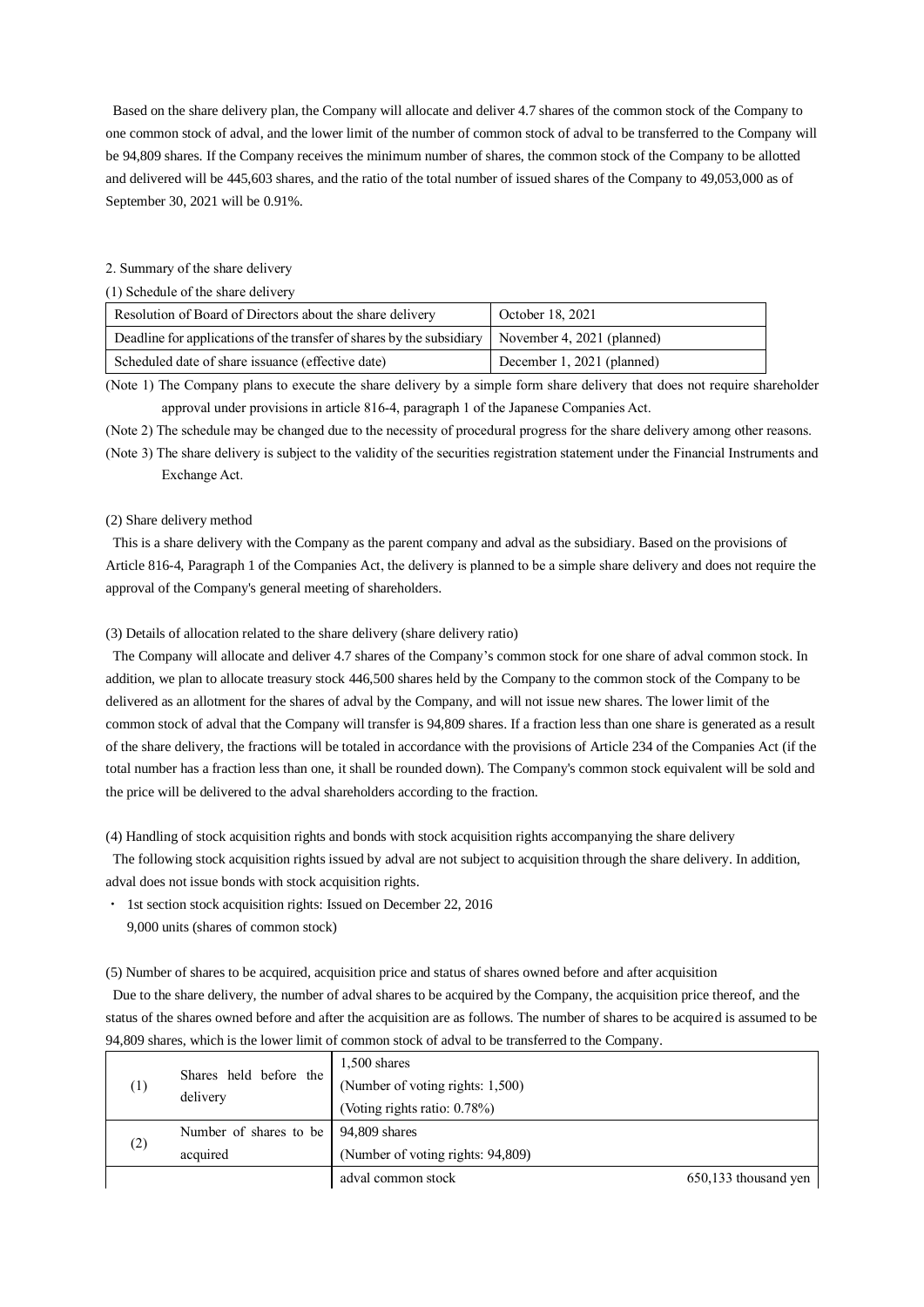| (3) | Acquisition cost      | Advisory fees (estimated)         | 6,500 thousand yen     |
|-----|-----------------------|-----------------------------------|------------------------|
|     |                       | Total (estimated)                 | $6,566.33$ million yen |
|     | Shares held after the | 96,309 shares                     |                        |
| (4) | delivery              | (Number of voting rights: 96,309) |                        |
|     |                       | (Voting rights ratio: 50.00%)     |                        |

(Note 1) Through the share acquisition, the majority of voting rights will be owned by the Company according to calculations. (Note 2) The acquisition price of adval's common stock is calculated based on the number of shares of adval to be acquired as consideration for the share delivery and the number of shares of the Company's common stock to be delivered based on the share delivery ratio.

#### 3. Grounds for the content of the allotment related to the share delivery

### (1) Basis and reasons for the content of the allotment

In considering the share delivery ratio to be used, the Company selected Tokyo Kyodo Accounting Office, a third party calculation agent independent of the Company and adval, to ensure the fairness and appropriateness of the share delivery ratio, and obtained the share delivery ratio calculation report for the share delivery on October 15, 2021. After comprehensive consideration and deliberation of the results of the calculation of the share delivery ratio for the shares of adval submitted by Tokyo Kyodo Accounting, and factors such as the financial conditions, asset conditions, and prospects for future business activities of both companies, the Company finally decided that the share delivery ratio described in "2. Summary of the share delivery (3) Details of allocation related to the share delivery (share delivery ratio)" above is within the range of the share delivery ratio calculated by Tokyo Kyodo Accounting Office and is appropriate and not detrimental to the interests of shareholders. This share delivery ratio is subject to change upon consultation between the Company and adval's shareholders in the event of a material change in the various conditions that form the basis of the calculation.

#### (2) Matters of calculation

① Name of calculation institution and relationship to partner companies

Tokyo Kyodo Accounting Office does not fall under the category of the Company or related parties of adval and has no significant interests to be stated regarding the share delivery.

#### ② Summary of calculation

The Company has common stock listed on the First Section of the Tokyo Stock Exchange, a stock price, and high liquidity in the trading market. Therefore, when valuing the stock value, the Tokyo Kyodo Accounting Office decided that the market price method would provide a sufficiently appropriate result, so the market-based valuation method was adopted for the calculation.

| Valuation method | Calculation result (per share of |  |
|------------------|----------------------------------|--|
|                  | common stock)                    |  |
| Market-based     | $1,183$ yen - 1,463 yen          |  |

Regarding adval, since it is an unlisted company, there is no market stock price, and it is judged that the amount of net assets as of the valuation record date does not indicate the stock value considering future cash flows since the profit level will fluctuate significantly depending on the progress and implementation accuracy of future business measures. Also considering that it is difficult to objectively and rationally determine which fiscal year's profit level and multiplier should be adopted for calculation, which are the calculation elements of the similarly listed companies, the discounted cash flow method (listed below as "DCF") was adopted for the calculation to reflect the status of future business activities in the evaluation.

| Valuation method | Calculation result (per share of |  |
|------------------|----------------------------------|--|
|                  | common stock)                    |  |
| DCE              | 4,930 yen $-6,931$ yen           |  |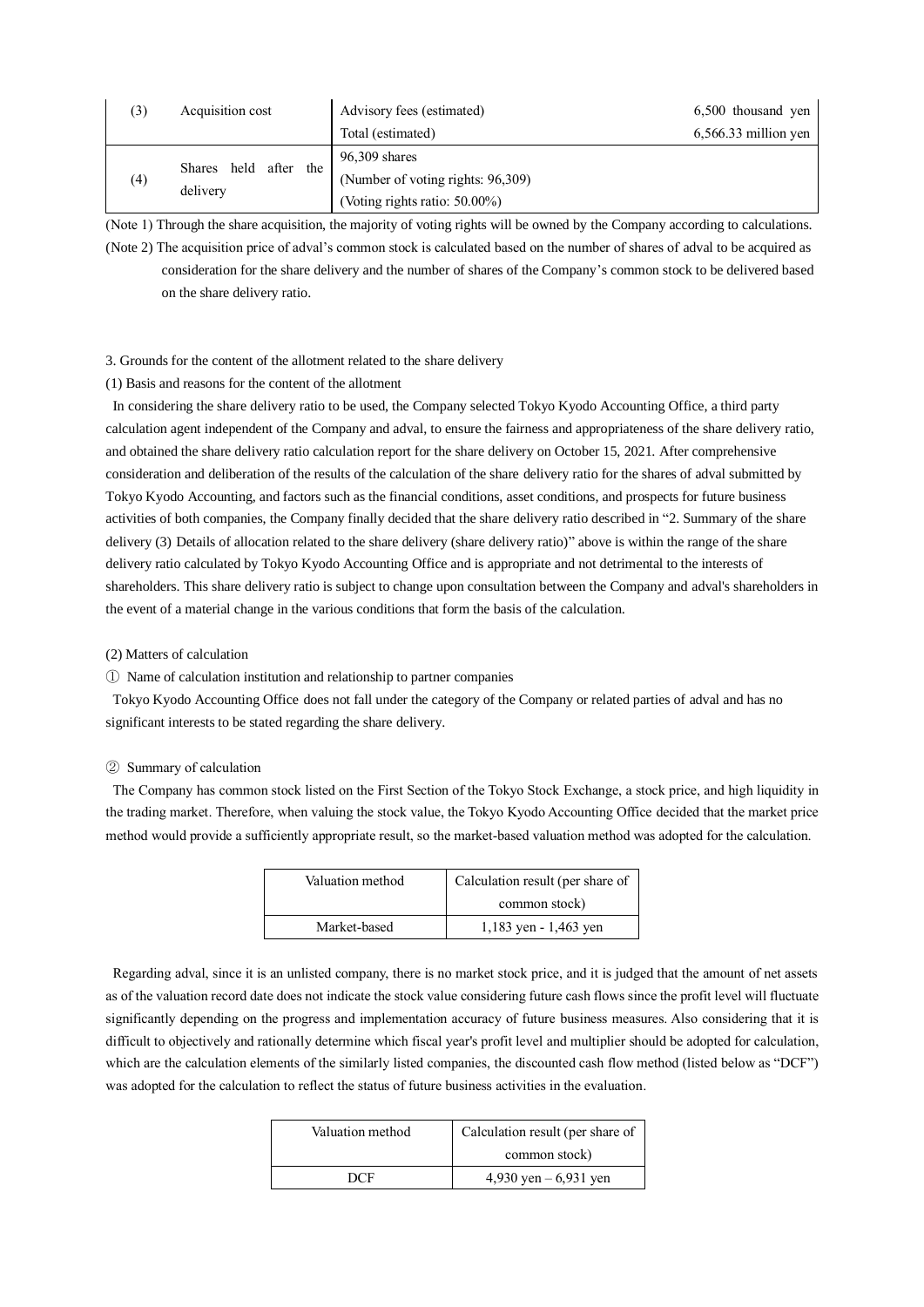As a result, the calculation result of share delivery ratio of one adval share to one common stock is as follows, assuming that the value per share of the Company's common stock is one.

|              | Calculation result of share |
|--------------|-----------------------------|
|              | delivery ratio              |
| Common stock | $3.37 - 5.86$               |

When it comes to the market-based valuation method, the Company's stock value is decided by using the Company's closing price on First Section of the Tokyo Stock Exchange on October 15, 2021, the designated calculation base date, to calculate the simple average of the closing price of the stock price for the previous month, three months and six months.

For the DCF method, the corporate value of adval is discounted to their present value based on the free cash flow that they are expected to generate between May 2022 and May 2026 according to their business plan. For the continuous value after the planning period, the permanent growth rate method is adopted and is calculated as -0.5% - 0.5% based on the level of business growth after the planned period that can be assumed at the time of evaluation. When considering that adval's business stage is in the growth phase, the discounted value is calculated to be 11.60% to 12.82% based on 12.21% for the present value of free cash flow during and after the planning period. Regarding the evaluation of stock acquisition rights, the corporate value is calculated by including the cash inflow amount (strike price) assuming that the first section stock acquisition rights have been exercised in non-business assets. As a result, the share value per share of adval is calculated using 201,616 shares, which is the sum of 192,616 issued shares and 9,000 additional shares when the first section stock acquisition rights are exercised.

Based on the results, the range of the share delivery ratio based on the comparison with the evaluation result using the market price method of the Company is calculated as 3.37 - 5.86 for one share of common stock.

The Tokyo Kyodo Accounting Office certifies that they used information provided by the Company and adval as well as information released to the public when calculating the share ratio, under the assumption that all the materials and information used is accurate. It is assumed that it is complete and that there are no undisclosed facts to the Tokyo Kyodo Accounting Office that may have a significant impact on the calculation of the share delivery ratio. We have not verified the accuracy and completeness. In addition, in regards to the assets and liabilities of the Company and adval (including contingent liabilities), we did not perform our own appraisals, including analysis and appraisals of individual assets and liabilities, and we did not request appraisals from third parties. Lastly, it is assumed that the information regarding adval's business plan referred to in the calculation has been prepared by adval's management based on the best forecasts and judgments currently available. The analysis results of Tokyo Kyodo Accounting Office are the result of the information and economic situation up to October 15, 2021.

Adval's business plan, which is the basis for DCF method of calculation, includes fiscal years in which profits are expected to increase significantly due to future business expansion. Specifically, we plan to increase the number of stores in the space management business and expand business from the fiscal year ending May 2023 to the fiscal year ending May 2026 which leads us to anticipate an increase in operating income. The financial forecasts for adval from the fiscal year ending May 2022 to the fiscal year ending May 2026, which is when profits are expected to significantly increase, are as follows.

|                          | May 2022  | May 2023 | May 2024 | May 2025 | May 2026 |
|--------------------------|-----------|----------|----------|----------|----------|
| Operating income or loss | $-29.191$ | 101.162  | 240.623  | 370.191  | 505,041  |
| Change rate              |           |          | 137.8%   | 53.8%    | 36.4%    |

The current business plan does not presuppose the implementation of the share delivery. Additionally, the calculation result of the share delivery ratio by the Tokyo Kyodo Accounting Office does not express an opinion on the fairness of the ratio for the share delivery and the Company has not obtained a statement of opinion (fairness opinion) that the share delivery ratio in the delivery is fair to the common shareholders of the Company from a financial standpoint.

③ Expected delisting and reasons

Not applicable.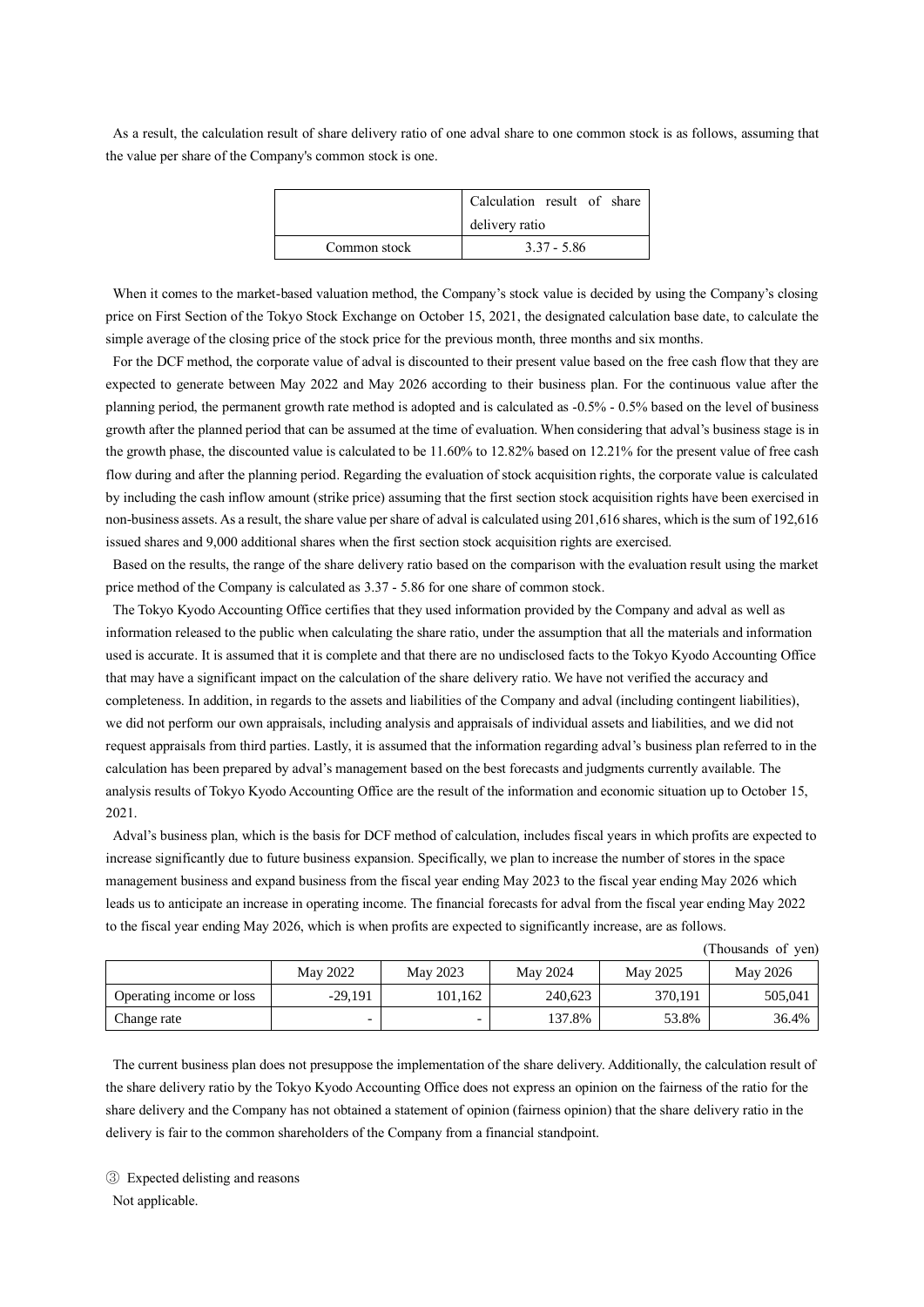### ④ Measures to ensure fairness

In order to ensure the fairness of the share delivery, the Company has selected the Tokyo Joint Accounting Office as a thirdparty calculation institution independent of the Company and adval, and will use it as the basis for the agreement on the share delivery ratio to be used for the delivery. We have received a share grant ratio calculation report but have not obtained a fairness opinion from a third-party valuation institution stating that the share rate issue is appropriate from a financial standpoint.

### ⑤ Measures to avoid conflicts of interest

No special measures have been taken regarding the share delivery as there is no particular conflict of interest between the Company and adval.

| $1)$ r arent company apon share denv<br>$(1)$ Name | Vision Inc.                                                            |                                              |  |
|----------------------------------------------------|------------------------------------------------------------------------|----------------------------------------------|--|
| (2) Location                                       | 5F Shinjuku i-Land Tower, 6-5-1 Nishi-Shinjuku, Shinjuku-ku, Tokyo     |                                              |  |
| (3) Title and name of representative               | Representative Director, President, and CEO                            |                                              |  |
|                                                    | Kenichi Sano                                                           |                                              |  |
| (4) Business activities                            | <b>GLOBAL WiFi business</b>                                            |                                              |  |
|                                                    | Information and Communications Service Business                        |                                              |  |
| (5) Capital                                        | 2,373,469,000 yen (As of September 30, 2021)                           |                                              |  |
| (6) Establishment                                  | December 4, 2001                                                       |                                              |  |
| (7) Number of shares issued                        | 49,053,000 shares (As of September 30, 2021)                           |                                              |  |
| (8) Fiscal year-end                                | December 31 <sup>st</sup>                                              |                                              |  |
| (9) Employees (excluding subsidiaries)             | 656                                                                    |                                              |  |
| (10) Major client                                  | Member's Mobile Inc.                                                   |                                              |  |
| (11) Major banks                                   | Mizuho Bank                                                            |                                              |  |
|                                                    | Sumitomo Mitsui Bank                                                   |                                              |  |
| (9) Major stockholders and stockholding            | Kenichi Sano<br>25.23%                                                 |                                              |  |
| ratio $(\%)$                                       |                                                                        |                                              |  |
| (As of June 30, 2021)                              | The Master Trust Bank of Japan, Ltd.<br>8.88%                          |                                              |  |
|                                                    | Custody Bank of Japan, Ltd.                                            | 8.14%                                        |  |
|                                                    | CGML PB CLIENT ACCOUNT/COLLATERAL                                      | 3.80%                                        |  |
|                                                    |                                                                        | 3.29%<br>STATE STREET BANK AND TRUST COMPANY |  |
|                                                    | 505001                                                                 |                                              |  |
|                                                    | 3.02%<br>BNY GCM CLIENT ACCOUNT JPRD AC ISG (FE-                       |                                              |  |
|                                                    | AC)                                                                    |                                              |  |
|                                                    | <b>GOVERNMENT OF NORWAY</b>                                            | 2.98%                                        |  |
|                                                    | <b>INTERACTIVE BROKERS LLC</b>                                         | 2.10%                                        |  |
|                                                    | The Nomura Trust & Banking Co., Ltd.                                   | 2.07%                                        |  |
|                                                    | NORTHERN TRUST CO. (AVFC) RE HCR00                                     | 1.72%                                        |  |
| (13) Relationship between parties                  | Vision Inc. holds 1,500 shares of adval common<br>Capital relationship |                                              |  |
| (As of September 30, 2021)                         |                                                                        | stock which is a holding ratio of 0.78%.     |  |
|                                                    | Personal relationship                                                  | Not applicable.                              |  |
|                                                    | Business relationship                                                  | There is a business relationship of adval    |  |
|                                                    |                                                                        | subleasing real estate to Vision Inc.        |  |
|                                                    | Status of related parties                                              | Not applicable.                              |  |

# 4. Outline of parties to the share delivery

(1) Parent company upon share delivery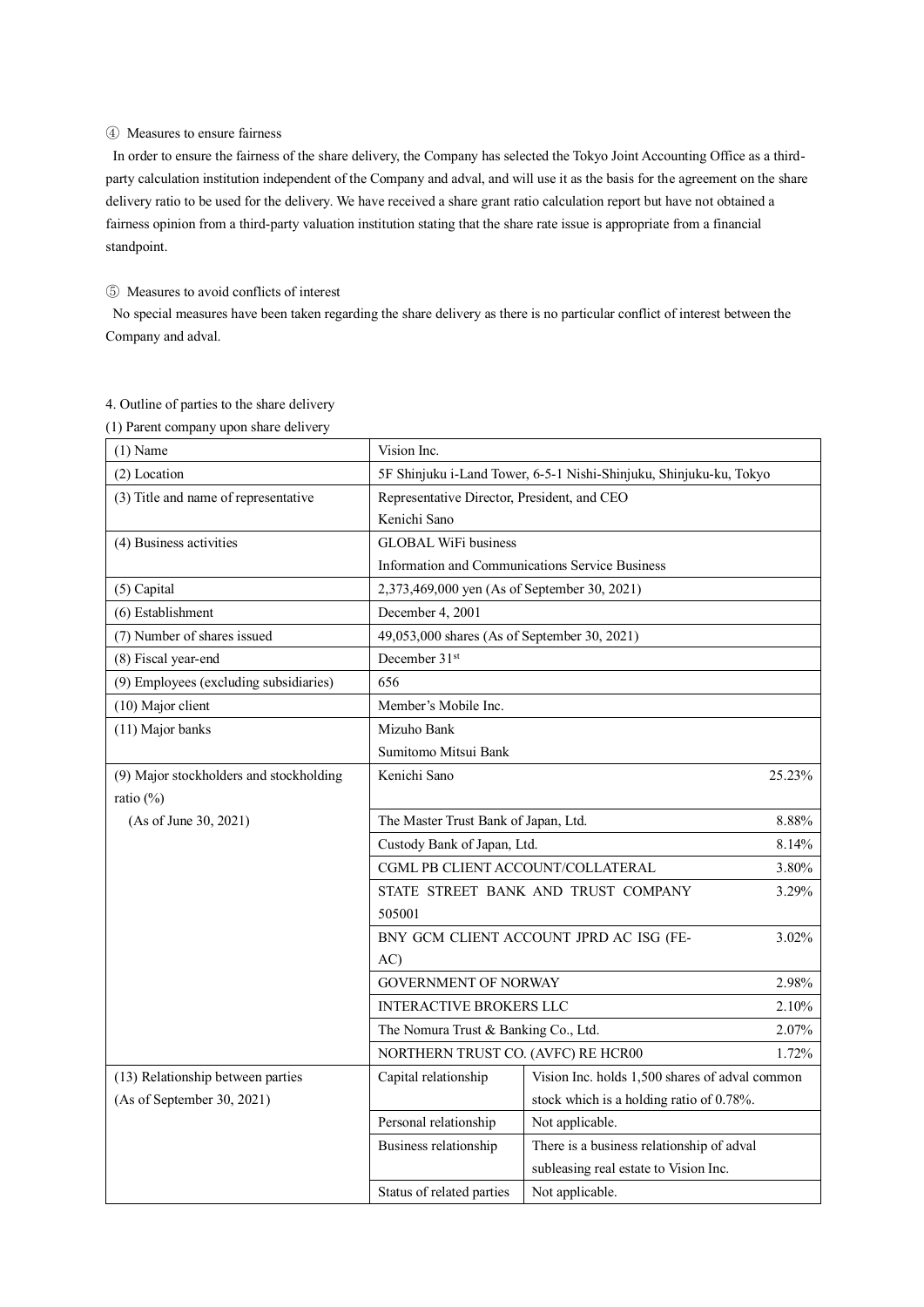| (14) Financial condition and operating results in the three most recent fiscal years |               |               |               |  |  |
|--------------------------------------------------------------------------------------|---------------|---------------|---------------|--|--|
| Fiscal term                                                                          | December 2018 | December 2019 | December 2020 |  |  |
| Consolidated net assets (thousands of                                                | 9,803,086     | 10,905,176    | 8,769,171     |  |  |
| yen)                                                                                 |               |               |               |  |  |
| Consolidated total assets (thousands of                                              | 13,552,015    | 15, 173, 575  | 11,313,034    |  |  |
| yen)                                                                                 |               |               |               |  |  |
| Net assets per share (yen)                                                           | 200.95        | 226.80        | 185.79        |  |  |
| Consolidated net sales (thousands of yen)                                            | 21,503,668    | 27,318,168    | 16,654,475    |  |  |
| Consolidated operating profit (thousands)                                            | 2,484,308     | 3,325,066     | 103,897       |  |  |
| of yen)                                                                              |               |               |               |  |  |
| Consolidated ordinary profit (thousands                                              |               |               | 227,947       |  |  |
| of yen)                                                                              | 2,499,685     | 3,358,939     |               |  |  |
| Net income or loss attributable to owners                                            |               |               |               |  |  |
| of parent (thousands of yen)                                                         | 1,529,476     | 2,226,322     | $-1,183,960$  |  |  |
| Net income or loss per share (yen)                                                   | 31.40         | 46.05         | $-25.07$      |  |  |
| Dividend per share (yen)                                                             | 0.00          | 0.00          | 0.00          |  |  |

(14) Financial condition and operating results in the three most recent fiscal years

# (2) Subsidiary upon share delivery

| $(1)$ Name                                                                           | adval Corp.                                                     |                                                           |                                                              |            |
|--------------------------------------------------------------------------------------|-----------------------------------------------------------------|-----------------------------------------------------------|--------------------------------------------------------------|------------|
| (2) Location                                                                         | 33-7 Udagawacho, Shibuya-ku, Tokyo                              |                                                           |                                                              |            |
| (3) Title and name of representative                                                 | <b>CEO</b>                                                      |                                                           |                                                              |            |
|                                                                                      | Kunihito Nakano                                                 |                                                           |                                                              |            |
| (4) Business activities                                                              | Space management business                                       |                                                           |                                                              |            |
| (5) Capital                                                                          | 10,000,000 yen (As of September 30, 2021)                       |                                                           |                                                              |            |
| (6) Establishment                                                                    | June 1, 2016                                                    |                                                           |                                                              |            |
| (7) Number of shares issued                                                          | 192,616 shares (As of September 30, 2021)                       |                                                           |                                                              |            |
| (8) Fiscal year-end                                                                  | May 31st                                                        |                                                           |                                                              |            |
| (9) Employees                                                                        | 35                                                              |                                                           |                                                              |            |
| (10) Major client                                                                    |                                                                 |                                                           | No client accounts for more than 10% of sales and purchases. |            |
| (11) Major bank                                                                      | Sumitomo Mitsui Bank                                            |                                                           |                                                              |            |
| (12) Major stockholders and stockholding                                             | Kunihito Nakano                                                 |                                                           |                                                              | 48.33%     |
| ratio (%)                                                                            |                                                                 |                                                           |                                                              |            |
| (As of September 30, 2021)                                                           | Yoshiteru Akita                                                 |                                                           | 20.71%                                                       |            |
|                                                                                      | AirTrip Corp.                                                   |                                                           | 8.37%                                                        |            |
|                                                                                      | KUMA Asset Management Corp.                                     |                                                           |                                                              | 5.19%      |
|                                                                                      | Kohei Terada                                                    |                                                           |                                                              | 5.19%      |
| Relationship<br>(13)<br>parties<br>between                                           | Capital<br>Vision Inc. holds 1,500 shares of adval common stock |                                                           |                                                              |            |
| (September 30, 2021)                                                                 | relationship                                                    |                                                           | which is a holding ratio of 0.78%.                           |            |
|                                                                                      | Personal                                                        | Not applicable.                                           |                                                              |            |
|                                                                                      | relationship                                                    |                                                           |                                                              |            |
|                                                                                      | <b>Business</b>                                                 | There is a business relationship of adval subleasing real |                                                              |            |
|                                                                                      | estate to Vision Inc.<br>relationship                           |                                                           |                                                              |            |
|                                                                                      | Status of related<br>Not applicable.                            |                                                           |                                                              |            |
|                                                                                      | parties                                                         |                                                           |                                                              |            |
| (14) Financial condition and operating results in the three most recent fiscal years |                                                                 |                                                           |                                                              |            |
| Fiscal term                                                                          | May 2019                                                        |                                                           | May 2020                                                     | May 2021   |
| Net assets (Thousands of yen)                                                        |                                                                 |                                                           | 49,009                                                       | $-342,073$ |